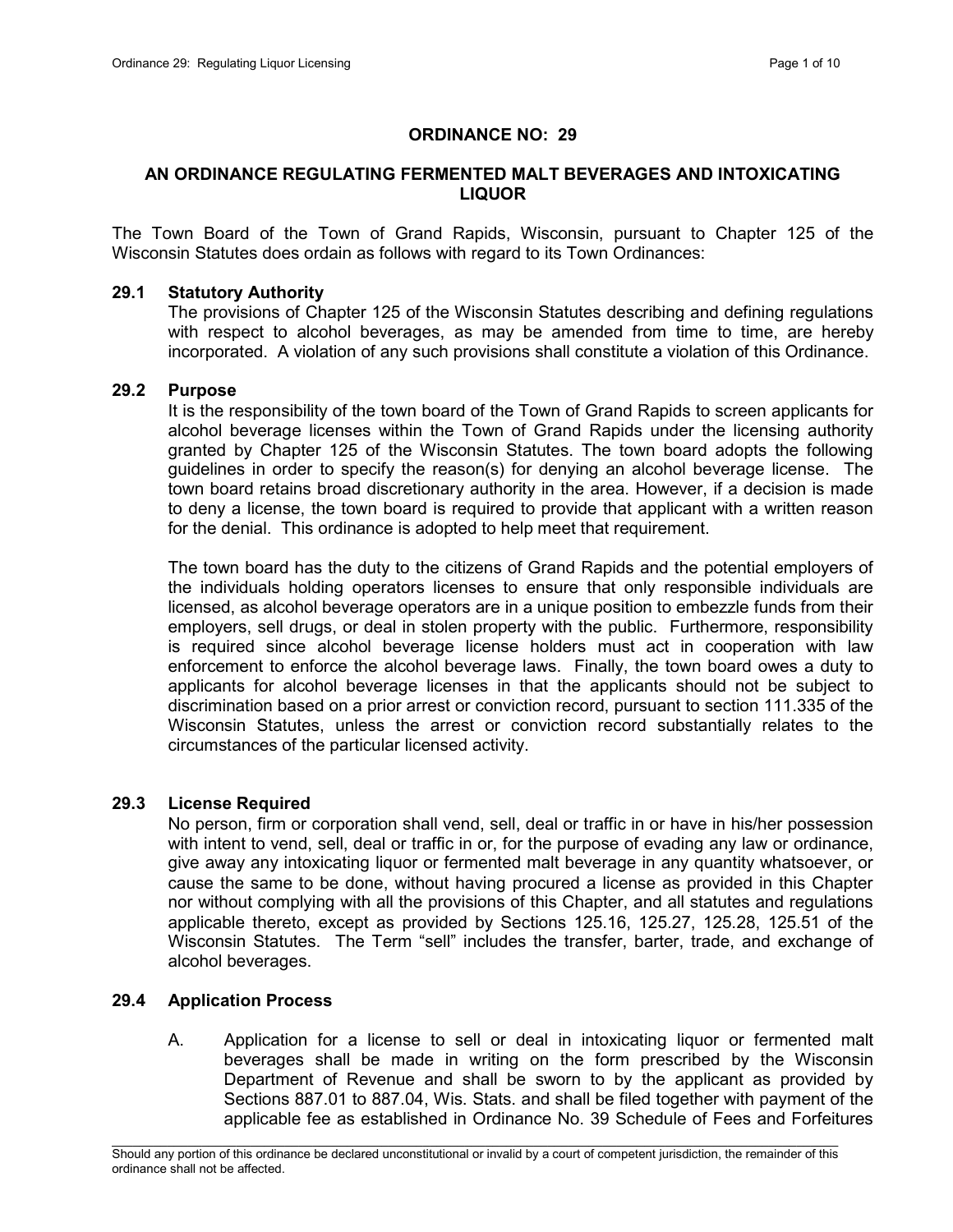with the Town Clerk not less than thirty (30) days prior to the granting of such license. The premises shall be physically described to include every room and storage space to be covered by the license, including all rooms not separated by a solid wall or joined by connecting entrances. New businesses and businesses with a change of ownership shall also be required to obtain a Business License, pursuant to Town Ordinance 70.1.

- B. Such application shall be filed and sworn to by the president and secretary, if a corporation, or by all members if an LLC.
- C. The application shall be published according to the Wisconsin Statutes in the official Town newspaper, and the applicant shall pay the costs of publication. All applications for licenses shall be processed as provided for in sec. 125.04 Wis. Stats.
- D. Whenever anything occurs to change any fact set out in the application of any licensee, such licensee shall file with the issuing authority a notice in writing of such change within ten (10) days after the occurrence thereof. Any amendment which constitutes a material change, as determined by the Town Clerk after consultation with the Town Attorney, shall be on file for 15 days from its filing and shall be published as provided for in paragraph (C) above.
- E. Any applicant who materially falsifies an application for an alcohol beverage license will not be eligible to reapply for an alcohol beverage license for a period of six (6) months from the date of denial of such application. The Grand Rapids Town Board may waive the provisions of this paragraph, allowing the applicant to submit a corrected application, and grant an alcohol beverage license to the applicant, if it appears to the town board that any falsifications on the applications were the result of inadvertence, excusable neglect or mistake.

## 29.5 Quotas

- A. Regular "Class B" intoxication liquor licenses. No more than 13 "Class B" intoxicating liquor licenses shall be issued, held or available for issuance.
- B. Reserve "Class B" intoxicating liquor licenses. No more than 3 reserve "Class B" intoxicating liquor licenses shall be issued, held or available for issuance. The issuance of a reserve "Class B" intoxicating liquor license shall be made on a caseby-case basis upon approval of the town board.
	- 1. A retail reserve "Class B" license, when issued by the town clerk, after approval of the town board, shall permit its holder to sell, deal, and traffic in intoxicating liquors to be consumed on the premises so licensed, by the glass; or to be sold in multiples not to exceed four liters at any one time, and consumed off the premises so licensed in the original package or container. In addition to the annual fee provided in Ordinance 39 – Schedule of Fees and Forfeitures, a fee of \$10,000 shall be paid for initial issuance of any license designated a "reserve" license, pursuant to § 125.51(3)(e)2. Wis. Stats.

## 29.6 Qualifications for Applicants and Premises

No person, firm or corporation may sell fermented malt beverages or intoxicating liquors without first obtaining the proper license as provided in this Ordinance and paying a license fee as per Ordinance 39 "Schedule of Fees and Forfeitures". The Term "sell" includes the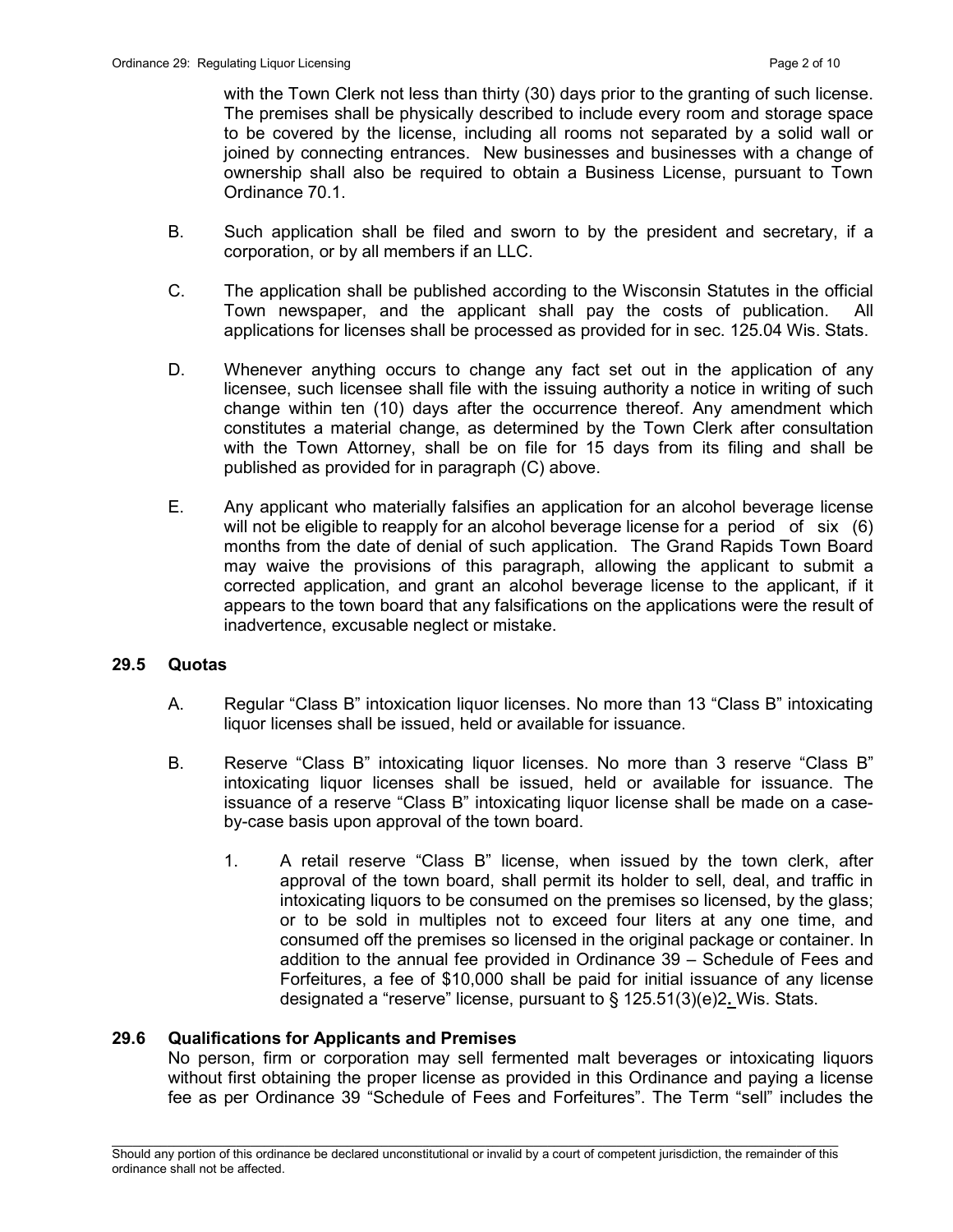transfer, barter, trade, and exchange of alcohol beverages. All applicants must meet the requirements of Chapter 125 of the Wisconsin Statutes.

A. Applicant Restrictions: Subject to the additional guidelines for applicant screening under Subsection 29.5(F), licenses related to alcohol beverages issued to persons under this Section may be issued only to persons who meet the following requirements:

1. Residence Requirements: A Class "A", Class "B", "Class A" or "Class B" license shall be granted only to persons who have been residents of the State of Wisconsin continuously for at least ninety (90) days prior to the date of application.

2. Age of Applicant: Except as provided for in sec. 125.04(5)(d)2, Wis. Stats., no license under this section shall be granted to any underage person who has not attained the legal drinking age.

3. Arrest or Conviction Record; Habitual Offenders: No license or permit related to alcohol beverages may, subject to secs. 111.321, 111.322 and 111.335, Wis. Stats., be issued under this chapter to any person who has habitually been a law offender or has been convicted of a felony unless the person has been duly pardoned. For purposes of this licensing procedure, "habitually been a law offender" is generally considered to be an arrest or conviction of at least two (2) offenses, charged as a crime, which are substantially related to the licensed activity within the five (5) years immediately preceding the license application.

4. Operator's Licenses; Class "A", Class "B" or "Class C" Premises: Except as provided under Sec. 125.32(3)(b) and Sec. 125.07(3)(a)10, Wis. Stats., no premises operated under a Class "A", Class "B" or "Class C" license or permit may be open for business unless there is upon the premises the licensee or permittee, the agent named in the license or permit if the license or permittee is a corporation, or some person who has an operator's license and who is responsible for the acts of all persons serving any fermented malt beverages to customers. An operator's license issued in respect to a vessel under Sec.125.27(2), Wis. Stats., is valid outside the municipality that issues it. For the purpose of this Section, any person holding a manager's license under Sec. 125.18, Wis. Stats., or any member of the licensee's or permittee's immediate family who has attained the age of eighteen (18), shall be considered the holder of an operator's license. No person, including a member of the licensee's or permittee's immediate family, other than the licensee, permittee or agent, may serve fermented malt beverages in any place operated under a Class "A", Class "B" or "Class C" license or permit unless he or she has an operator's license or is at least eighteen (18) years of age and is under the immediate supervision of the licensee, permittee, agent or a person holding an operator's license, who is on the premises at the time of the service.

5. Right to Premises: No applicant will be considered unless he or she has the right to possession of the premises described in the application for the license period, by lease or by deed.

6. Applicant to have Malt Beverage License: No "Class B" license shall be issued to any person who does not have a Class "B" license.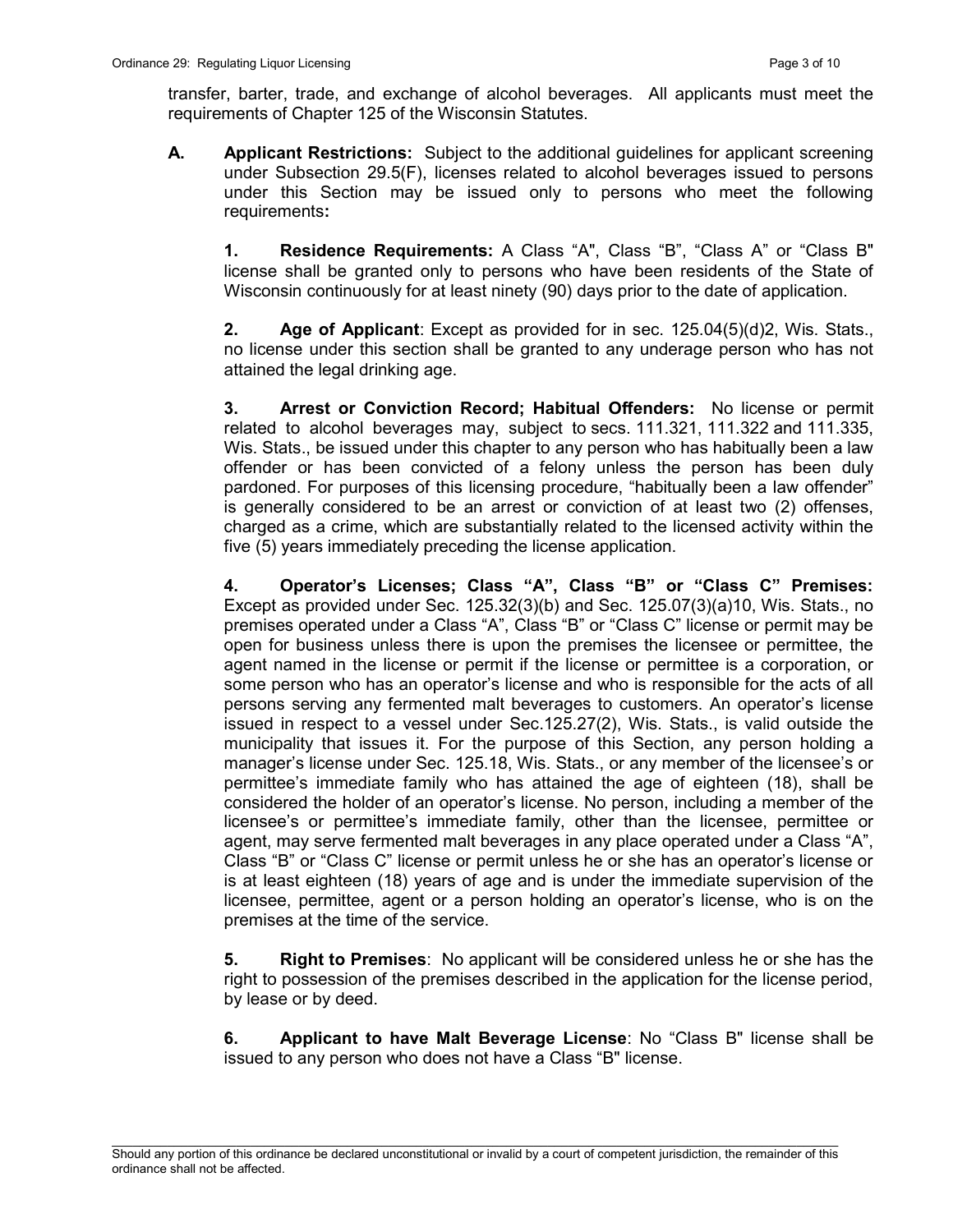7. No license shall be granted to any applicant for operation on any premises, or for operation with any equipment, for which taxes, assessments, forfeitures or other financial claims of the Town are delinquent.

8. No license or permit shall be granted to any applicant who has delinquent taxes for any real or personal property within the Town or who has delinquent assessments, forfeitures or other financial claims owed to the Town.

9. Paragraphs (7) and (8) shall not prevent the renewal of an existing license if real property taxes are delinquent for not more than one year. Personal property taxes, however, must be current at the time of renewal.

# B. Corporate Restrictions:

1. No license shall be granted to any corporation or limited liability company, which does not comply with the provisions of Sec. 125.04(5)(c) and (6), Wis. Stats.

2. Each corporate or limited liability company applicant shall file with its application for such license a statement by its officers or members showing the names and addresses of the persons who are stockholders together with the amount of stock held by such person or persons. It shall be the duty of each corporate applicant and licensee to file with the Town Clerk a statement of transfers of stock within five (5) business days after such transfer of stock.

- C. Adequate Parking on Premises: Adequate parking shall be available on-site. The minimum number of parking stalls that will be required shall be determined by dividing the maximum capacity of the establishment, as determined by the Fire Chief, by the number three (3).
- D. Sexually Oriented Businesses: No license for the sale or consumption of alcohol shall be issued to any sexually oriented business, as that term is defined in Section 64.3(W) of the Town Code of Ordinances. The offering of sexually oriented entertainment shall serve as a basis for the revocation of a license issued under this section.
- E. No license shall be issued for a "Class B" or "Class C" license unless the premises conforms to the sanitary, safety and health requirements of the State Building Code, and the regulations of the Wis. Department of Health Services applicable to restaurants. The premises must be properly lighted and ventilated, must be equipped with separate sanitary toilet and lavatory facilities equipped with running water for each sex.
- F. Pursuant to sections 125.04 (5) (a) and (b) and 111.35 Wis. Stats., the town board has determined that the nature of the following criminal matters substantially relate to the sale of intoxicating beverages and liquor. Any applicant who has been convicted of the following misdemeanor or ordinance violations within the applicable time frame set forth in the following categories will not be eligible for an alcohol beverage license:
	- 1. Category 1. Any applicant who has been convicted of, released from incarceration in the Wisconsin State Prison System, or a county jail or released from parole or probation status for any offense within the last five (5) years in the following subcategories will not be eligible for an alcohol beverage license:

 $\mathcal{L}_\text{max}$ Should any portion of this ordinance be declared unconstitutional or invalid by a court of competent jurisdiction, the remainder of this ordinance shall not be affected.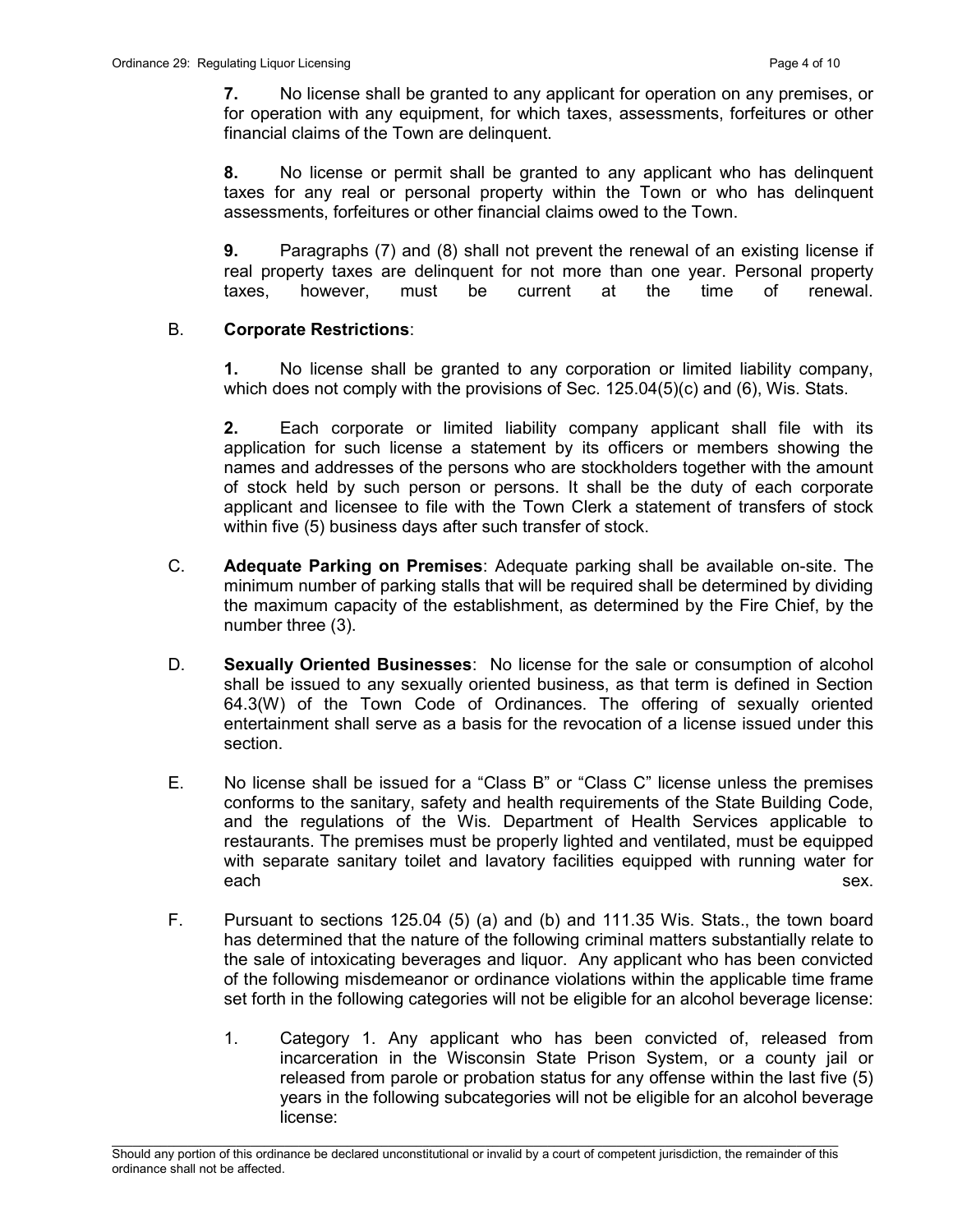- a. Violent crimes against the person of another, including but not limited to homicide, aggravated battery, sexual assault, injury by negligent use of a weapon, injury by negligent use of a vehicle, or injury by intoxicated use of a vehicle.
- b. Crimes involving cooperation with law enforcement officials including but not limited to any offense of intentional false alarms, obstructing a police officer, resisting arrest, bribery of public officers or employees, misconduct in public office, perjury, false swearing, assault by prisoner, escape from custody, bail jumping, or bomb scares.
- c. Crimes involving dishonesty, including but not limited to theft, or misappropriation of funds, burglary, entry into locked vehicle, fraud on hotel or restaurant keeper, issuance of more than one worthless check, receiving or transferring stolen property, loan-sharking, robbery, forgery, and retail theft.
- 2. Category 2. Applicants will not receive a license if they meet any of the following criteria:
	- a. Within the 3 year period prior to the filing of the application, have been convicted, released from incarceration or released from parole or probation status for any crime involving children, including but not limited to, any abuse of children, contributing to the delinquency of a minor, stolen property from children, selling drugs to children, or any crime involving child pornography.
	- b. Within the two year period prior to the filing of the application, have had a temporary restraining order or injunction issued against him or her for domestic abuse, child abuse or harassment.
- 3. Category 3. Any applicant who has been convicted of, released from incarceration in the Wisconsin State Prison System or county jail or released from parole or probation status for any offense within the last three (3) years in the following subcategories will not be eligible for an alcohol beverage license:
	- a. Alcohol Beverage Offenses, including but not limited to sale of alcohol beverages without a license or permit, furnishing alcoholic beverages to underage persons (furnishing alcohol beverages to underage persons shall not be used as grounds for suspension, revocation, or non-renewal of an existing license unless the licensee has committed two violations within a one-year period), furnishing alcohol beverages to intoxicated persons, or any other violation of Chapter 125 of the Wisconsin Statutes or a local ordinance enacted in conformity therewith. This does not include offenses for possession or consumption of alcohol by a minor, which is covered in Category 4.
	- b. Drug-related offenses, including but not limited to, any offense involving the sale or possession of narcotics or other controlled substances
- 4. Category 4. Any applicant who has had two (2) or more convictions, not arising out of the same incident, within the last two (2) years for any offense in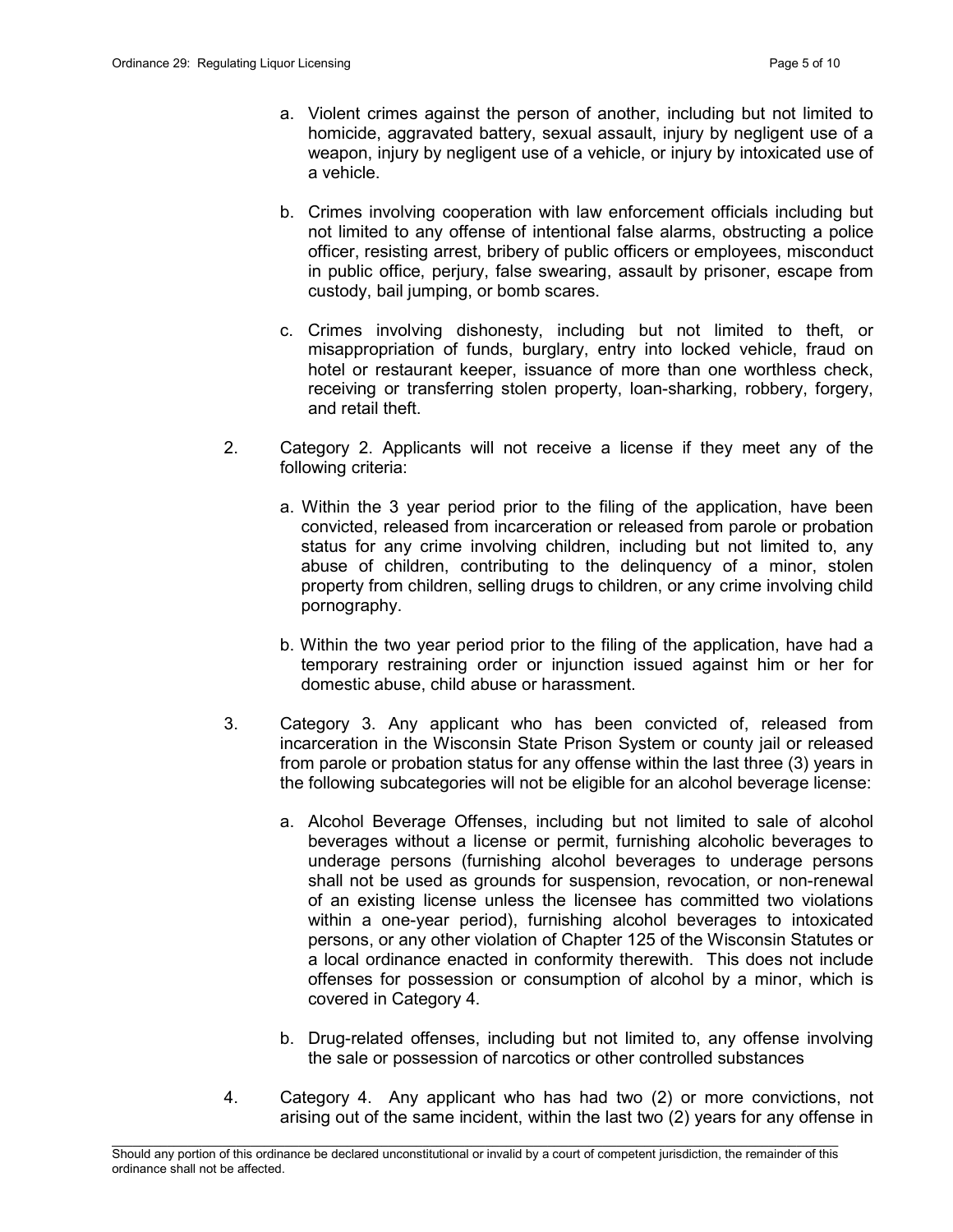any combination of the following subcategories will not be eligible for an alcohol beverage license:

- a. Operating a motor vehicle while under the influence of intoxicants or drugs.
- b. Operating a motor vehicle with a BAC in excess of .08% by weight
- c. Unlawful possession or consumption of alcoholic beverages by a minor.
- d. Open intoxicants in public places or in a motor vehicle.

### 29.7 Investigation

**A.** The Town Clerk shall notify the Chief of Police of each new application. The Fire Chief shall be notified of each application requiring a Business License. These officials shall inspect or cause to be inspected each application and the premises, together with such other investigation as shall be necessary to determine whether the applicant and the premises sought to be licensed comply with the regulations, ordinances and laws applicable thereto, and whether the applicant is a proper recipient of a license. These officials shall furnish to the Town Clerk in writing, who shall then forward the same to the Town Board, the information derived from such investigation, accompanied by a recommendation as to whether a license should be granted or refused.

#### 29.8 License Application Decision

- A. Granting of License: Opportunity shall be given by the governing body to any person to be heard for or against the granting of any license. Upon the approval of the applicant by the Town Board, the Town Clerk shall issue to the applicant a license, upon payment by the applicant of the license fee to the Town.
	- 1. Numbering of License: All licenses shall be numbered in the order in which they are issued and shall state clearly the specific premises for which granted, the date of issuance the fee paid and the name of the licensee.
- B. Denial of License: If the Town Board denies the license, the applicant shall be notified in writing, by registered mail or personal service, of the reasons for the denial. The notice shall also inform the applicant of the opportunity to appear before the Town Board and to provide evidence as to why the denial should be reconsidered. In addition, the notice shall inform the applicant that any evidentiary hearing or meeting at which final action will be taken on the reconsideration of the application shall be held in closed session, pursuant to Section 19.85(1) (b), Wis. Stats. unless the applicant requests such hearing and/or meeting be held in open session and the Town Board consents to the request. Such written notice shall be mailed or served upon the applicant at least five (5) business days prior to the Town Board meeting at which the application is to be reconsidered. Upon the completion of the hearing/meeting, a final determination shall be issued to an applicant in writing.
	- 1. Pursuant to sec. 125.12 (2) (d) Wis. Stats., upon denial, suspension, revocation or nonrenewal of a license by the Town Board, an applicant may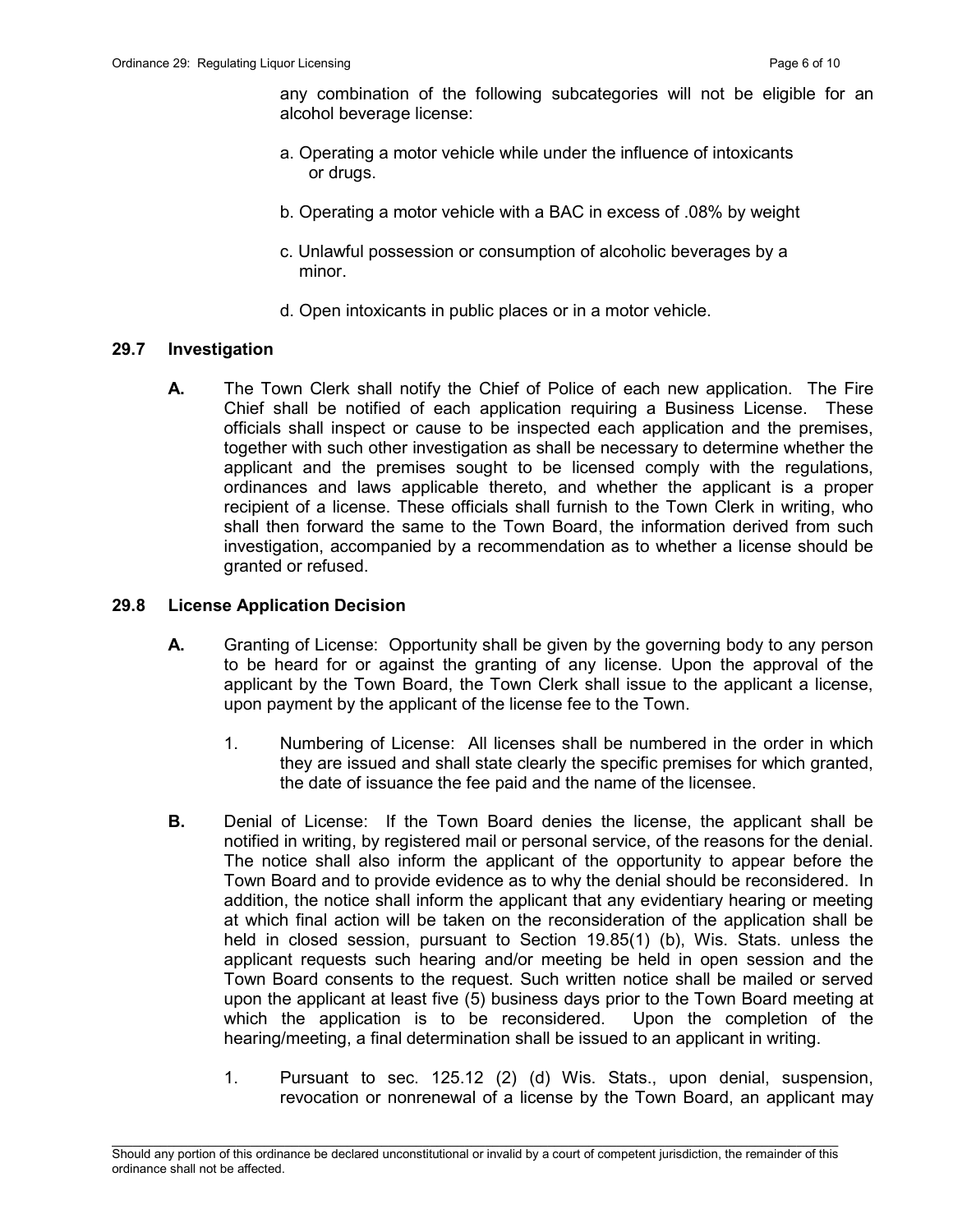seek Circuit Court review thereof by certiorari within 30 days of receipt of the final determination.

### 29.9 Renewals

- A. Application for renewal shall be considered and processed according to the procedures set forth in Chapter 125 Wis. Stats, with review thereof pursuant to Sec. 29.7(B) of this Ordinance.
- **B.** Only convictions during the current licensing year for the individual shall be considered for denial of renewal applications unless the chief of police demonstrates that the convictions from previous license years were not known or considered in granting the current license.

#### 29.10 Revocation and Suspension of Licenses

A. Procedure: Whenever the holder of any license under this Ordinance violates any portion of this Ordinance, Chapter 125 of the Wisconsin Statutes or any other applicable law or regulation, proceedings for the revocation or suspension of such license may be instituted in the manner and under the procedure established by Chapter 125 of the Wisconsin Statutes. In case of revocation of any license, no refund shall be made of any part of the license fee.

#### B. Point Values for Alcohol Beverage License Violations

- 1. Purpose and Definitions: The purpose of this subsection is to administratively interpret those portions of this section relating to establishing an alcohol beverage demerit point system to assist in determining which licensees should be subject to suspension or revocation procedures.
- 2. Point Schedule: The schedule of demerit points is listed according to the type of alcohol beverage violation. This demerit point system is used to identify habitually troublesome licensees who have repeatedly violated state statues and town ordinances for the purpose of recommending suspension or revocation of their alcohol beverage licenses.

#### Type of Violation **Point Value** Point Value

| a. Sale of Alcohol Beverages without License or Permit;       | 100 |
|---------------------------------------------------------------|-----|
| b. Sale of Controlled Substances on Licensed Premises         | 100 |
| c. Sale of Alcohol Beverages to Under Aged Person             | 50  |
| d. Sale of Alcohol Beverages to Intoxicated Person            | 50  |
| e. Under Aged Person on Premises                              | 50  |
| f. Intoxicated Bartender; Disorderly Conduct on Premises      | 50  |
| g. After Hours Consumption                                    | 50  |
| h. Refusal to Allow Police to Search Premises or Refusal      |     |
| to Cooperate with Lawful Police Investigation                 | 50  |
| i. Licensee, Agent or Operator Not on Premises at all Times   | 25  |
| j. Persons on Premises after Closing Hours                    | 25  |
| k. Violation of Carry-out Hours                               | 25  |
| I. Licensee Permitting Person to Leave Licensed Premises With |     |
| Open Alcohol Beverage                                         | 25  |
| m. False Statement on Application                             | 25  |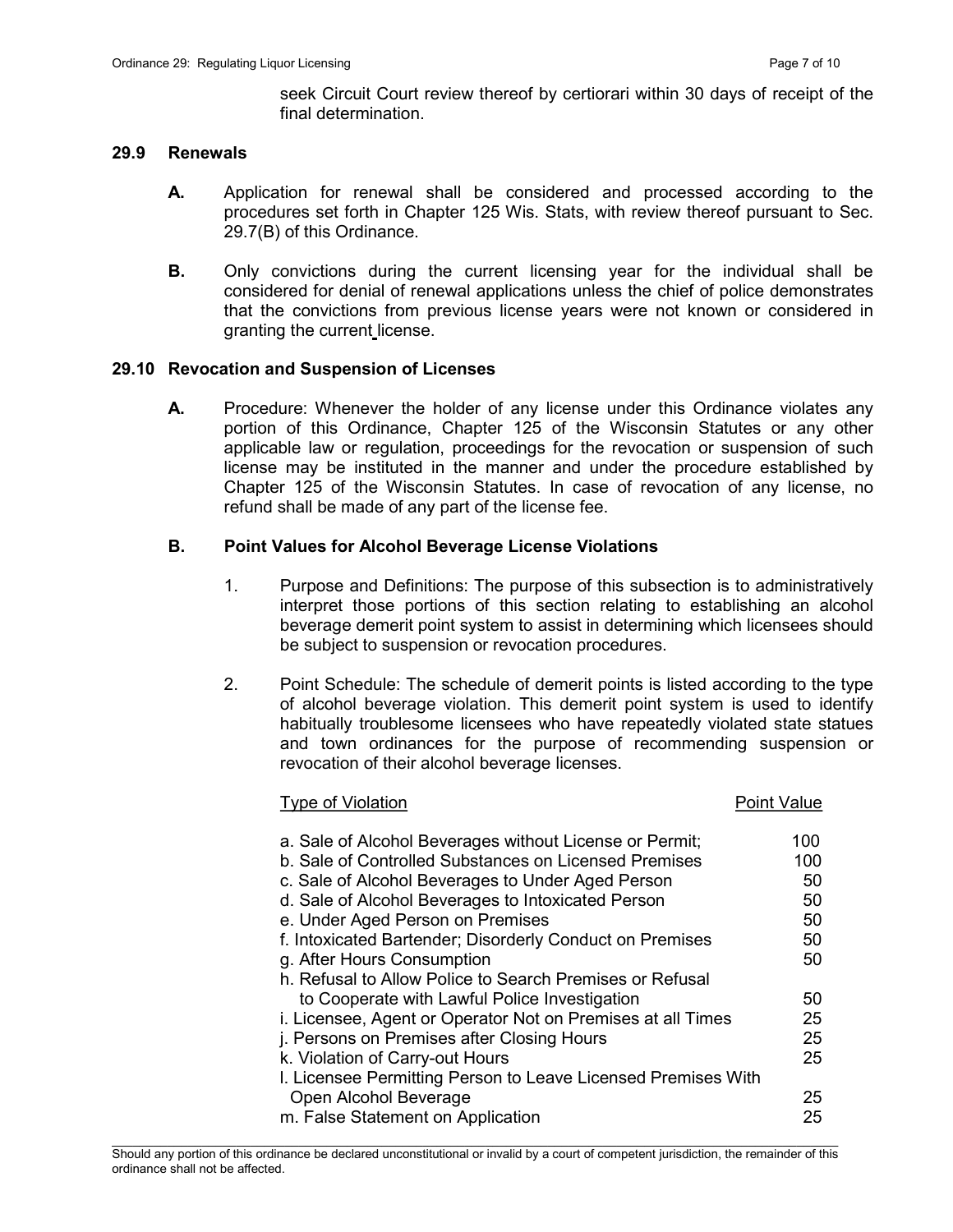- C. Demerit Points, How Calculated: In determining the accumulated demerit points against a licensee within twelve (12) months, the town board shall use the date each violation was committed as the basis for the determination
- **D.** Notice of Violations: Upon determination that a violation has occurred for which demerit points may be assessed pursuant to this subsection, the Police Chief shall send a letter by regular mail to the licensee or its agent noting the violation(s), the associated number of points, and the possibility of initiation of suspension or revocation proceedings if the point levels in sub. par. 2. are reached. A licensee may appeal the Police Chief's assessment of points to the Town Board by filing a written appeal with the Town Clerk within fifteen (15) days of the Police Chief's letter. Chapter 68 of the Wisconsin Statutes shall govern the appeal process.

# E. Suspension or Revocation of License:

- 1. The town board shall call before it for purposes of a revocation or suspension hearing all licensees who have accumulated two hundred (200) points in a twelve (12) month period as a result of court-imposed convictions or who have had referred to the town board reports from the town attorney which, if believed, would result in two hundred (200) demerit points in twelve (12) months.
- 2. If the demerit point accumulation, as determined by the town board, calculated from the date of violation, exceeds two hundred (200) points in a twelve (12) month period, two hundred fifty (250) points in a twenty-four (24) month period or three hundred (300) points in a thirty-six-month period, the suspension shall be for not less than ten (10) days nor more than ninety (90) days. If the demerit point accumulation, calculated as noted above, exceeds 350 points in a thirty-six-month period, or if the license is eligible hereunder for a suspension and was previously subject to a suspension, the town board may revoke the license. If the license(s) is revoked, no other license shall be granted to such licensee or for such premises for a period of twelve (12) months from the date of revocation
- 3. In all cases, the procedures for revocation and suspension set forth in sec. 125.12 Wis. Stats. and Sec. 29.7(B) of this Ordinance shall be followed.

# 29.11 Provisional Licenses

- A. Authorized official: Pursuant to sec. 125.17(5) Wis. Stats., the police chief or his or her designee (designee must be a Police Officer authorized to do record check) is authorized to issue provisional operators' licenses. Pursuant to sec. 125.185 Wis. Stats., the town clerk is authorized to issue provisional retail licenses.
- **B.** The authorized official shall not issue a provisional license unless he or she is satisfied that the standards set forth in Chapter 125 Wis. Stats. and this Ordinance are likely to be satisfied.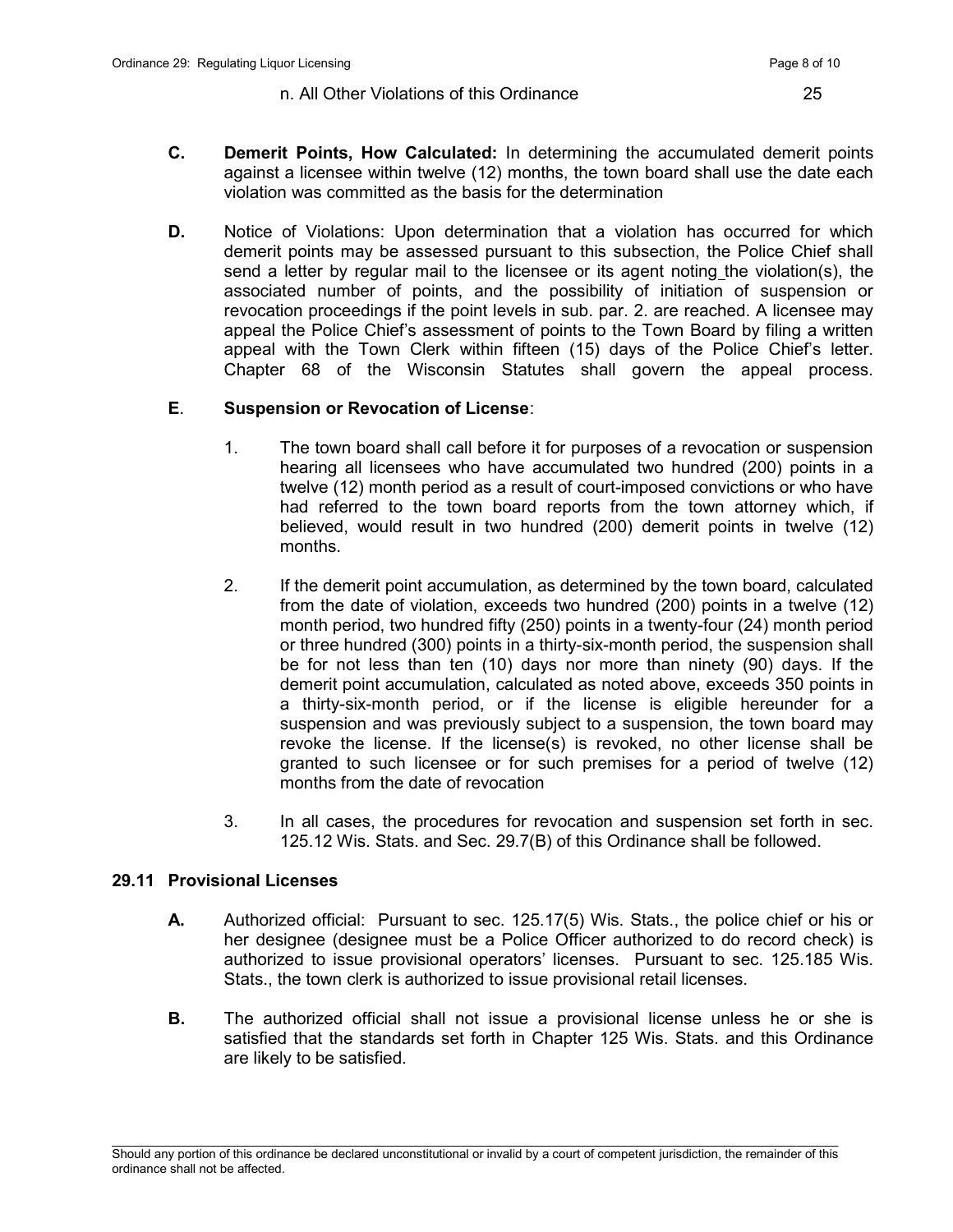- C. A provisional retail license may be issued only to a person who has applied for a Class "A", Class "B", "Class A", "Class B", or "Class C" license and authorizes only the activities that the type of retail license applied for authorizes.
- D. Each applicant must be a least eighteen (18) years of age, and have completed the appropriate application forms. All arrests and convictions of the applicant shall be disclosed on the applications or an attached sheet. The applicant for a provisional operator's license must present, with the application, proof that the applicant has either completed or is enrolled in a training course under sec.125.17 (6) Wis. Stats.
- E. The provisional license shall be effective until such time a regular license is issued to the holder, In no case will the provisional license be effective more than sixty (60) days after issuance. The issuance date and final date of validity, shall be placed on the license form when issued.
- F. Upon written application for any provisional license, the police chief, or his or her designee, shall conduct a record check for past crimes or arrests. If the applicant has no past crimes or arrests as verified by the record check and if the applicant is otherwise in compliance with the requirements of Chapter 125 Wis. Stats. and this Ordinance, the authorized official may issue a provisional license to the applicant and said issuance shall be reported to the town board at the next regularly scheduled town board meeting. A provisional license will not be renewable.
- G. If the applicant has past crimes or arrest as verified by the record check, the authorized official shall present the application and provide the results of the record check to the town board on the next regularly scheduled town board meeting. The town board shall then act upon the application, and if the town board approves the application, the authorized official shall then issue the license.
- **H.** A provisional license may not be issued to any person who has been denied an operator's license by the town board.
- I. A fee as per Ordinance 39 "Schedule of Fees and Forfeitures" is required to be paid by or for the applicant prior to license issuance. This fee is in addition to the fee charged the applicant for the operator or retail license.
- J. Following issuance, if it is discovered that a part of the license application was false, then the authorized official may revoke said license. Upon making such a decision, the authorized official shall mail or have a written notice delivered to the license holder, notifying the person of the action taken, the reason(s) for such action, and the right to have a license review hearing before the town board, upon the applicant's written request. When a request for a hearing is made, the board shall follow general procedures as set forth in Section 125.12, although no complaint is required. A request for a hearing does not stay the effect of the revocation. The authorized official shall notify the licensee of the board time scheduled for hearing the matter, by mail or delivery. Any mailed notice is sufficient if mailed by first class to the last known address of the licensee, in an envelope containing the return address of the authorized official. No request for a license review hearing is valid if received past the final day the provisional license would have been effective.

# 29.12 Off-premise Sales with "Class B" License

 Pursuant to sec. 125.51 (3) (b) Wis. Stats., a retail "Class B" liquor license, when issued by the town clerk under authority of the town board, shall permit its holder to sell, deal, and